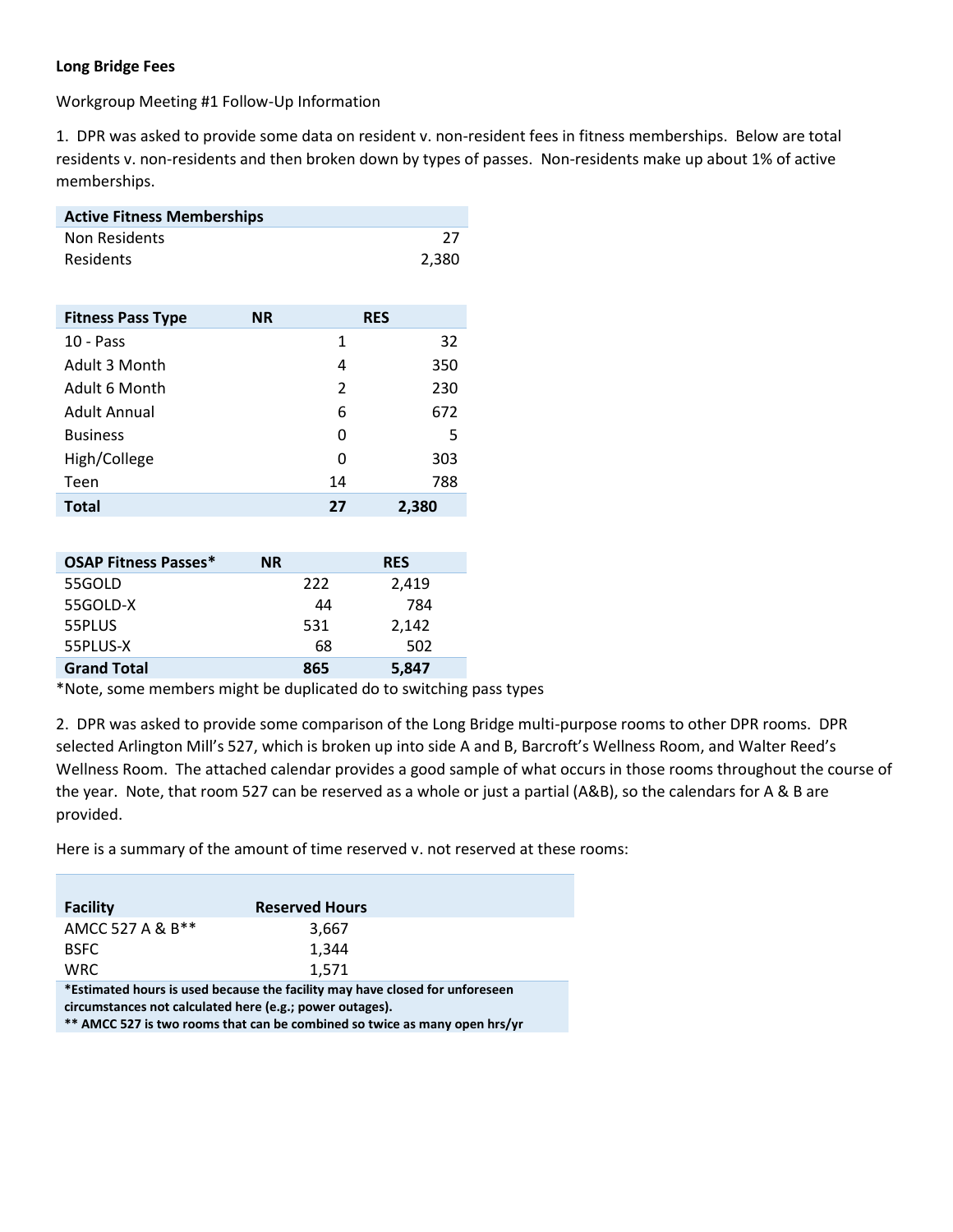Rooms are reserved for various reasons including:

- DPR Programs (e.g.; classes, camps, OSAP/Senior activities, teen, youth & family)
- Typical other regular group reservations include those for Aspire afterschool program, civic association meetings, other County community outreach and meetings (e.g.; DHS Event to Promote Advocacy to Older Adults & Citizens), and Toastmasters
- Rentals such as individual's birthday parties, dance practice, baby showers, and group meetings also use these rooms

| <b>Facility</b> | % DPR |
|-----------------|-------|
| AMCC            | 73%   |
| <b>BSFC</b>     | 84%   |
| WRC             | 96%   |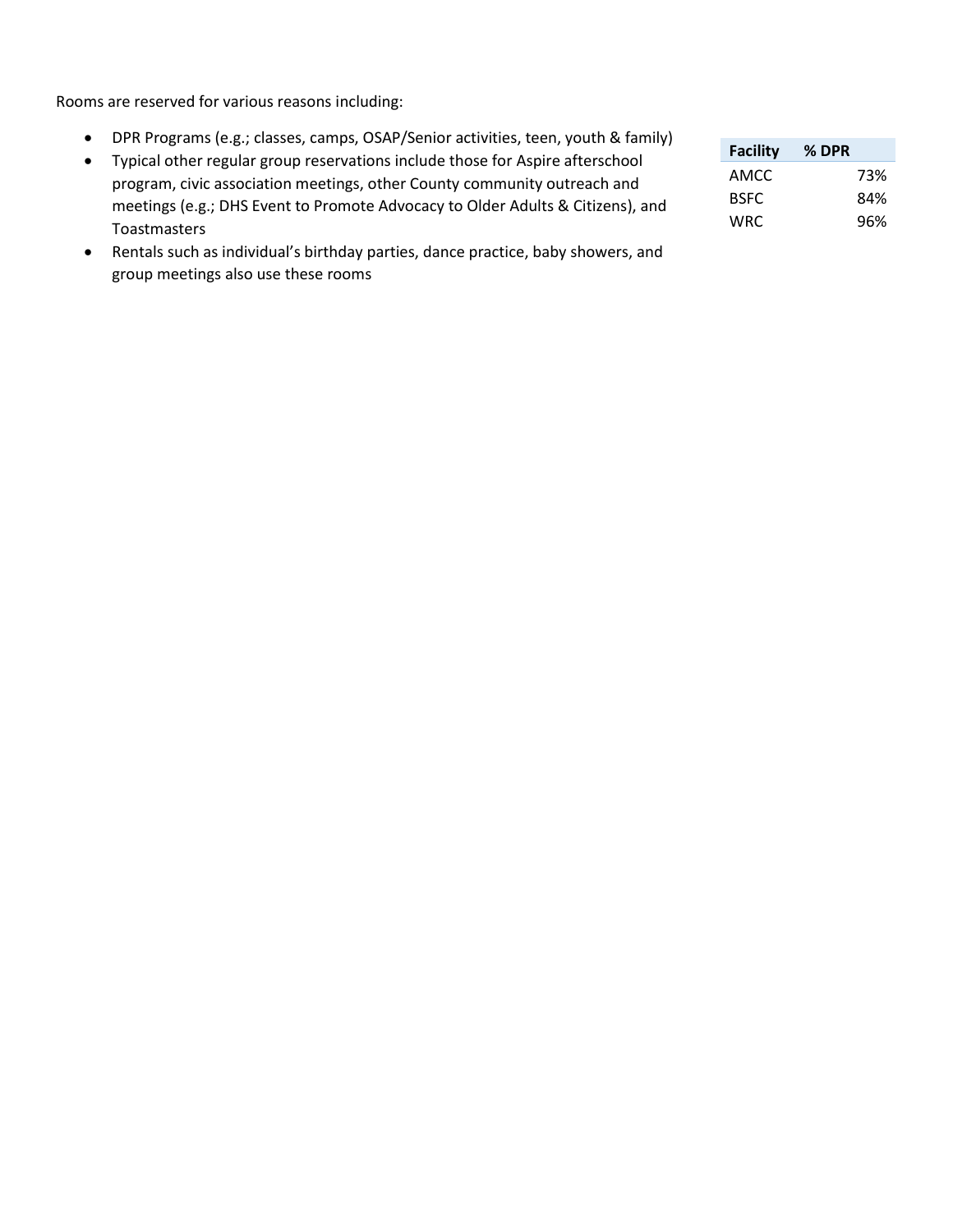# **Sample Room Calendars:**

(note, please ignore headcount as that field is often not used)

Arlington Mill 527 A

Page: 1 of 109

# **Facility Calendar**

| January 2017 - Multi-purpose 527A at Arlington Mill                                                                                    |                                                                                                                                                                                                                                                                                                                                                                                                                                         |                                                                                                                                                                                                                   |                                                                                                                                                                                                               |                                                                                                                                                                                                                                                                                     |                                                                                                                                                                                                                                                                                                   |                                                                                                                                                                                                                                       |
|----------------------------------------------------------------------------------------------------------------------------------------|-----------------------------------------------------------------------------------------------------------------------------------------------------------------------------------------------------------------------------------------------------------------------------------------------------------------------------------------------------------------------------------------------------------------------------------------|-------------------------------------------------------------------------------------------------------------------------------------------------------------------------------------------------------------------|---------------------------------------------------------------------------------------------------------------------------------------------------------------------------------------------------------------|-------------------------------------------------------------------------------------------------------------------------------------------------------------------------------------------------------------------------------------------------------------------------------------|---------------------------------------------------------------------------------------------------------------------------------------------------------------------------------------------------------------------------------------------------------------------------------------------------|---------------------------------------------------------------------------------------------------------------------------------------------------------------------------------------------------------------------------------------|
| <b>Sunday</b>                                                                                                                          | <b>Monday</b>                                                                                                                                                                                                                                                                                                                                                                                                                           | <b>Tuesday</b>                                                                                                                                                                                                    | Wednesday                                                                                                                                                                                                     | <b>Thursday</b>                                                                                                                                                                                                                                                                     | Friday                                                                                                                                                                                                                                                                                            | <b>Saturday</b>                                                                                                                                                                                                                       |
|                                                                                                                                        | 12:00am - 11:59pm (Tree)<br><b>SPREC DPR</b><br>Headcount: 5                                                                                                                                                                                                                                                                                                                                                                            | 3<br>10:00am - 12:00pm (Tree)<br><b>Arlington Mill OSAP</b><br>Headcount: 20                                                                                                                                      | 4<br>4:30pm - 6:00pm (Tree)<br><b>Arlington Mill OSAP</b><br>Headcount: 0<br>6:30pm - 9:30pm (Tree)<br>Arlington Mill OSAP<br>Headcount: 0                                                                    | 5                                                                                                                                                                                                                                                                                   | 6<br>10:00am - 11:00am (Tree)<br>Arlington Mill OSAP<br>Headcount: 20<br>11:00am - 12:00pm (Tree)<br>Arlington Mill OSAP<br>Headcount: 20                                                                                                                                                         | 10:00am - 2:00pm (Tree)<br>Office for Teens (OFT)<br>Headcount: 20                                                                                                                                                                    |
| 8<br>1:00pm - 4:00pm (Tree)<br>Office for Teens (OFT)<br>Headcount: 20                                                                 | 9<br>8:50am - 9:50am (Tree)<br>Arlington Mill OSAP<br>Headcount: 20<br>10:10am - 11:10am (Tree)<br>Arlington Mill OSAP<br>Headcount: 20<br>11:25am - 12:15pm (Tree)<br><b>Arlington Mill OSAP</b><br>Headcount: 20<br>12:30pm - 1:30pm (Tree)<br><b>Arlington Mill OSAP</b><br>Headcount: 20<br>1:45pm - 2:45pm (Tree)<br><b>Arlington Mill OSAP</b><br>Headcount: 20<br>3:30pm - 5:00pm (Tree)<br>Arlington Mill OSAP<br>Headcount: 15 | 10<br>10:00am - 12:00pm (Tree)<br>Arlington Mill OSAP<br>Headcount: 20                                                                                                                                            | 11<br>4:30pm - 6:00pm (Tree)<br>Arlington Mill OSAP<br>Headcount: 0<br>6:30pm - 9:30pm (Tree)<br><b>Arlington Mill OSAP</b><br>Headcount: 0                                                                   | 12                                                                                                                                                                                                                                                                                  | 13<br>10:00am - 11:00am (Tree)<br>Arlington Mill OSAP<br>Headcount: 20<br>11:00am - 12:00pm (Tree)<br><b>Arlington Mill OSAP</b><br>Headcount: 20<br>1:00pm - 3:00pm (Tree)<br><b>Arlington Mill OSAP</b><br>Headcount: 15<br>7:00pm - 10:00pm (Tree)<br><b>Office For Teens</b><br>Headcount: 75 | 14<br>10:30am - 2:30pm (Tree)<br>Shannon Kualii<br>Headcount: 70<br>3:30pm - 6:00pm (Tree)<br>Jamie Dvoretzky<br>Headcount: 70                                                                                                        |
| 15                                                                                                                                     | 16<br>12:00am - 12:00pm (Tree)<br><b>SPREC DPR</b><br>Headcount: 5<br>12:15pm - 1:00pm (Tree)<br><b>Arlington Mill OSAP</b><br>Headcount: 20                                                                                                                                                                                                                                                                                            | 17<br>9:30am - 12:00pm<br><b>DES</b><br>Headcount: 25<br>7:00pm - 8:15pm (Tree)<br><b>DPR INTERNAL</b><br>Headcount: 12<br>8:15pm - 9:30pm (Tree)<br><b>DPR INTERNAL</b><br>Headcount: 12                         | 18<br>4:30pm - 6:00pm (Tree)<br>Arlington Mill OSAP<br>Headcount: 0<br>6:30pm - 9:30pm (Tree)<br>Arlington Mill OSAP<br>Headcount: 0                                                                          | 19<br>10:15am - 10:55am (Intern<br>Abrakadoodle Twoosy Doodl<br>Headcount: 12<br>5:30pm - 6:00pm (Tree)<br><b>DPR INTERNAL</b><br>Headcount: 25<br>6:00pm - 6:30pm (Tree)<br><b>DPR INTERNAL</b><br>Headcount: 25<br>6:30pm - 7:00pm (Tree)<br><b>DPR INTERNAL</b><br>Headcount: 25 | 20<br>12:00am - 12:00pm (Tree)<br><b>SPREC DPR</b><br>Headcount: 5                                                                                                                                                                                                                                | 9:15am - 10:05am (Internal<br>Mad Science- World Around<br>Headcount: 20<br>10:15am - 11:05am (Intern)<br>Mad Science- Sensational S<br>Headcount: 20<br>11:15am - 12:15pm (Intern)<br>Mad Science-Zip Zap Boom<br>Headcount: 20      |
| 22<br>3:30pm - 4:30pm (Tree)<br><b>DPR INTERNAL</b><br>Headcount: 25<br>1:45pm - 5:15pm (Tree)<br><b>DPR INTERNAL</b><br>Headcount: 25 | 23<br>8:50am - 9:50am (Tree)<br><b>Arlington Mill OSAP</b><br>Headcount: 20<br>10:10am - 11:10am (Tree)<br>Arlington Mill OSAP<br>Headcount: 20<br>11:25am - 12:15pm (Tree)<br><b>Arlington Mill OSAP</b><br>Headcount: 20                                                                                                                                                                                                              | 24<br>10:00am - 12:00pm (Tree)<br><b>Arlington Mill OSAP</b><br>Headcount: 20<br>7:00pm - 8:15pm (Tree)<br><b>DPR INTERNAL</b><br>Headcount: 12<br>8:15pm - 9:30pm (Tree)<br><b>DPR INTERNAL</b><br>Headcount: 12 | 25<br>9:00am - 1:00pm (Tree)<br><b>Arlington Mill OSAP</b><br>Headcount: 35<br>4:30pm - 6:00pm (Tree)<br>Arlington Mill OSAP<br>Headcount: 0<br>6:30pm - 9:30pm (Tree)<br>Arlington Mill OSAP<br>Headcount: 0 | 26<br>10:15am - 10:55am (Intern<br>Abrakadoodle Twoosy Doodl<br>Headcount: 12<br>5:30pm - 6:00pm (Tree)<br><b>DPR INTERNAL</b><br>Headcount: 25<br>6:00pm - 6:30pm (Tree)<br><b>DPR INTERNAL</b><br>Headcount: 25                                                                   | 27<br>10:00am - 11:00am (Tree)<br>Arlington Mill OSAP<br>Headcount: 20<br>11:00am - 12:00pm (Tree)<br>Arlington Mill OSAP<br>Headcount: 20<br>1:00pm - 3:00pm (Tree)<br>Arlington Mill OSAP<br>Headcount: 15                                                                                      | 28<br>9:15am - 10:05am (Internal<br>Mad Science- World Around<br>Headcount: 20<br>10:15am - 11:05am (Intern<br>Mad Science- Sensational S<br>Headcount: 20<br>11:15am - 12:15pm (Intern)<br>Mad Science-Zip Zap Boom<br>Headcount: 20 |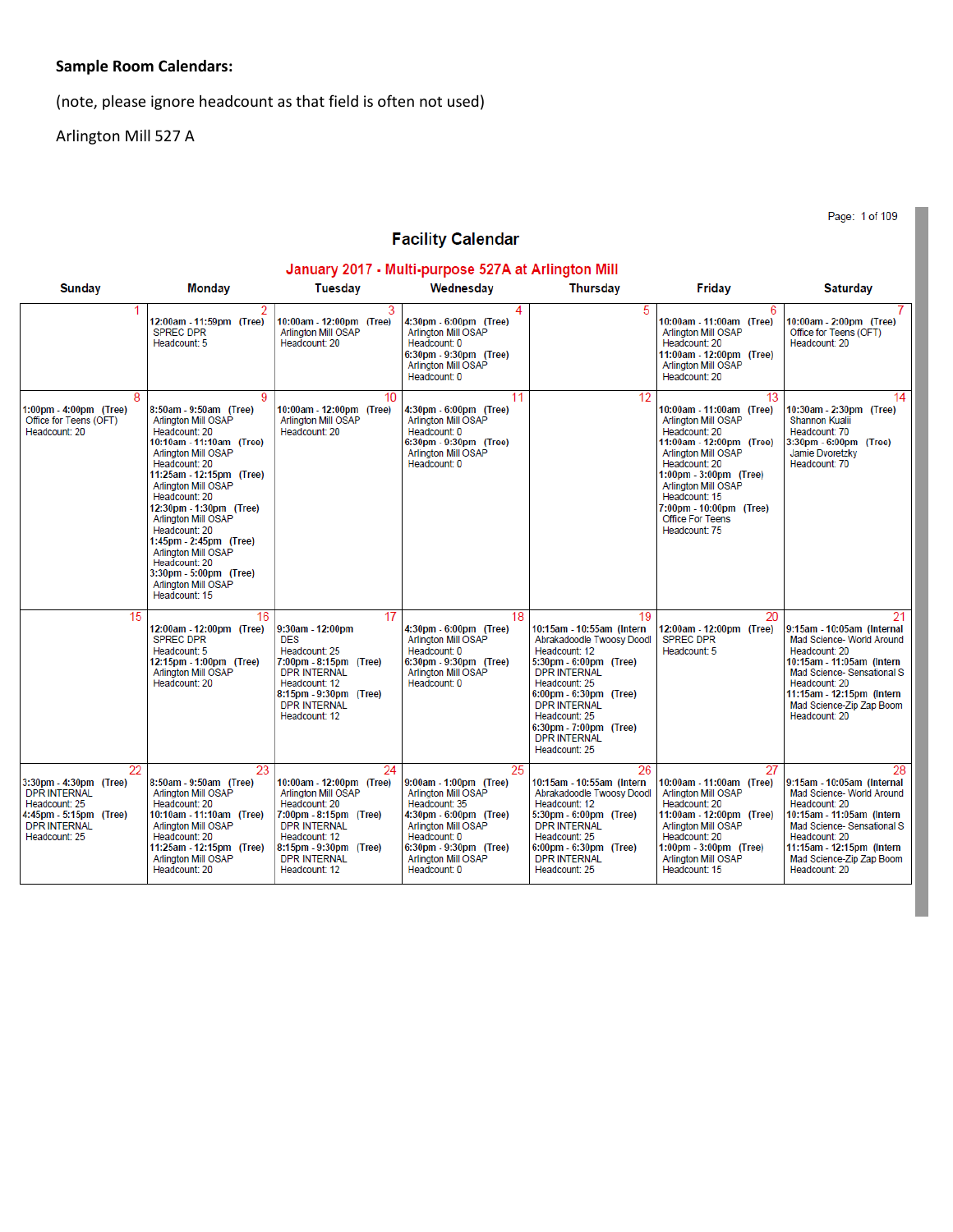Page: 28 of 109 **Facility Calendar** January 2017 - Multi-purpose 527B at Arlington Mill **Tuesday** Wednesday **Thursday Sunday Monday** Fridav **Saturday** 12:00am - 11:59pm (Tree) 10:00am - 12:00pm (Tree) 4:30pm - 6:00pm (Tree) 10:00am - 11:00am (Tree) 10:00am - 2:00pm (Tree) SPREC DPR<br>Headcount: 5 Arlington Mill OSAP<br>Headcount: 20 Arlington Mill OSAP<br>Headcount: 20 Office for Teens (OFT)<br>Headcount: 20 Arlington Mill OSAP Headcount: 0 6:30pm - 9:30pm (Tree)<br>Arlington Mill OSAP 11:00am - 12:00pm (Tree)<br>Arlington Mill OSAP 5:30pm - 9:45pm<br>liz Melgar Headcount: 0 Headcount: 20 Headcount: 40  $14$ 9 10 8:50am - 9:50am (Tree)<br>Arlington Mill OSAP 10:00am - 12:00pm (Tree)<br>Arlington Mill OSAP 4:30pm - 6:00pm (Tree)<br>Arlington Mill OSAP 10:00am - 11:00am (Tree)<br>Arlington Mill OSAP 10:30am - 2:30pm (Tree)  $1:00 \text{pm} - 4:00 \text{pm}$  (Tree) 11:00am - 1:00pm Arlington Mill OSAP<br>Headcount: 15 Office for Teens (OFT) Shannon Kualii Headcount: 70<br>3:30pm - 6:00pm (Tree)<br>Jamie Dvoretzky Headcount: 20 Headcount: 20 Headcount: 20 Headcount: 20 Headcount: 0 10:10am - 11:10am (Tree)<br>Arlington Mill OSAP 6:30pm - 9:30pm (Tree)<br>Arlington Mill OSAP 11:00am - 12:00pm (Tree)<br>Arlington Mill OSAP Headcount: 20<br>1:00pm - 3:00pm (Tree) Headcount: 20<br>11:25am - 12:15pm (Tree) Headcount: 0 Headcount: 70 Arlington Mill OSAP<br>Headcount: 20 Arlington Mill OSAP<br>Headcount: 15 12:30pm - 1:30pm (Tree)<br>Arlington Mill OSAP 7:00pm - 10:00pm (Tree) Office For Teens Headcount: 20<br>1:45pm - 2:45pm (Tree) Headcount: 75 Arlington Mill OSAP Headcount: 20 3:30pm - 5:00pm (Tree)<br>Arlington Mill OSAP Headcount: 15 15 19 20 4:30pm - 6:00pm (Tree)<br>Arlington Mill OSAP ...<br>12:00am - 12:00pm (Tree) 12:00am - 12:00pm (Tree)  $3:00$ pm -  $5:30$ pm 10:00am - 12:00pm  $9:00$ am - 1:00pm  $9:30$ am - 10:15am (Internal 9.00am - 1.00pm<br>Luz Valentin<br>Feadcount: 25<br>5:30pm - 6:00pm (Tree)<br>DPR INTERNAL Kelly Wasilefski SPREC DPR Arlington Mill OSAP SPREC DPR Little Stars!(Parent/Tot) Headcount: 20<br>7:00pm - 8:15pm (Tree)<br>DPR INTERNAL Headcount: 0<br>6:30pm - 9:30pm (Tree)<br>Arlington Mill OSAP Headcount: 12<br>10:30am - 11:15am (Intern<br>Act it Out! Headcount: 30 Headcount: 5 Headcount: 5 12:15pm - 1:00pm (Tree)<br>Arlington Mill OSAP Headcount: 12<br>11:30am - 12:30pm (Intern Headcount: 20 Headcount: 12 Headcount: 0 Headcount: 25 8:15pm - 9:30pm (Tree) 6:00pm - 6:30pm (Tree) DPR INTERNAL<br>Headcount: 12 DPR INTERNAL Dramatic Kids! Headcount: 12 Headcount: 25 6:30pm - 7:00pm (Tree)<br>DPR INTERNAL Headcount: 25  $\overline{2}$ 23  $24$ つら 26  $\overline{2}$ ንՋ 9:00am - 1:00pm (Tree)<br>Arlington Mill OSAP 8:50am - 9:50am (Tree)<br>Arlington Mill OSAP 10:00am - 12:00pm (Tree) 10:00am - 11:00am (Tree) 3:30pm - 4:30pm (Tree)<br>DPR INTERNAL 10:00am - 12:00pm 9:30am - 10:15am (Internal Arlington Mill OSAP Arlington Neighborhood Villa Arlington Mill OSAP Little Stars!(Parent/Tot) Headcount: 20 Headcount: 35 Headcount: 25 Headcount: 20 Headcount: 9 Headcount: 20 Headcount: 12 Headcount: 35<br>4:30pm - 6:00pm (Tree)<br>Arlington Mill OSAP<br>Headcount: 0<br>6:30pm - 9:30pm (Tree)<br>Arlington Mill OSAP<br>Headcount: 0 Headcount. 20<br>10:10am - 11:10am (Tree)<br>Arlington Mill OSAP<br>Headcount: 20<br>11:25am - 12:15pm (Tree) 4:45pm - 5:15pm (Tree)<br>DPR INTERNAL 11:00am - 12:00pm (Tree)<br>Arlington Mill OSAP 7:00pm - 8:15pm (Tree) 5:30pm - 6:00pm (Tree) 10:30am - 11:15am (Intern **DPR INTERNAL** DPR INTERNAL Act it Outl Anington Mill<br>Headcount: 20<br>1:00pm - 3:00pm (Tree)<br>Arlington Mill OSAP<br>Headcount: 15 Headcount: 12<br>8:15pm - 9:30pm (Tree) Headcount: 12<br>11:30am - 12:30pm (Intern Headcount: 25 Headcount: 25  $6:00 \text{pm} - 6:30 \text{pm}$  (Tree) Arlington Mill OSAP<br>Headcount: 20 DPR INTERNAL DPR INTERNAL<br>Headcount: 25 Dramatic Kids!<br>Headcount: 12 Headcount: 12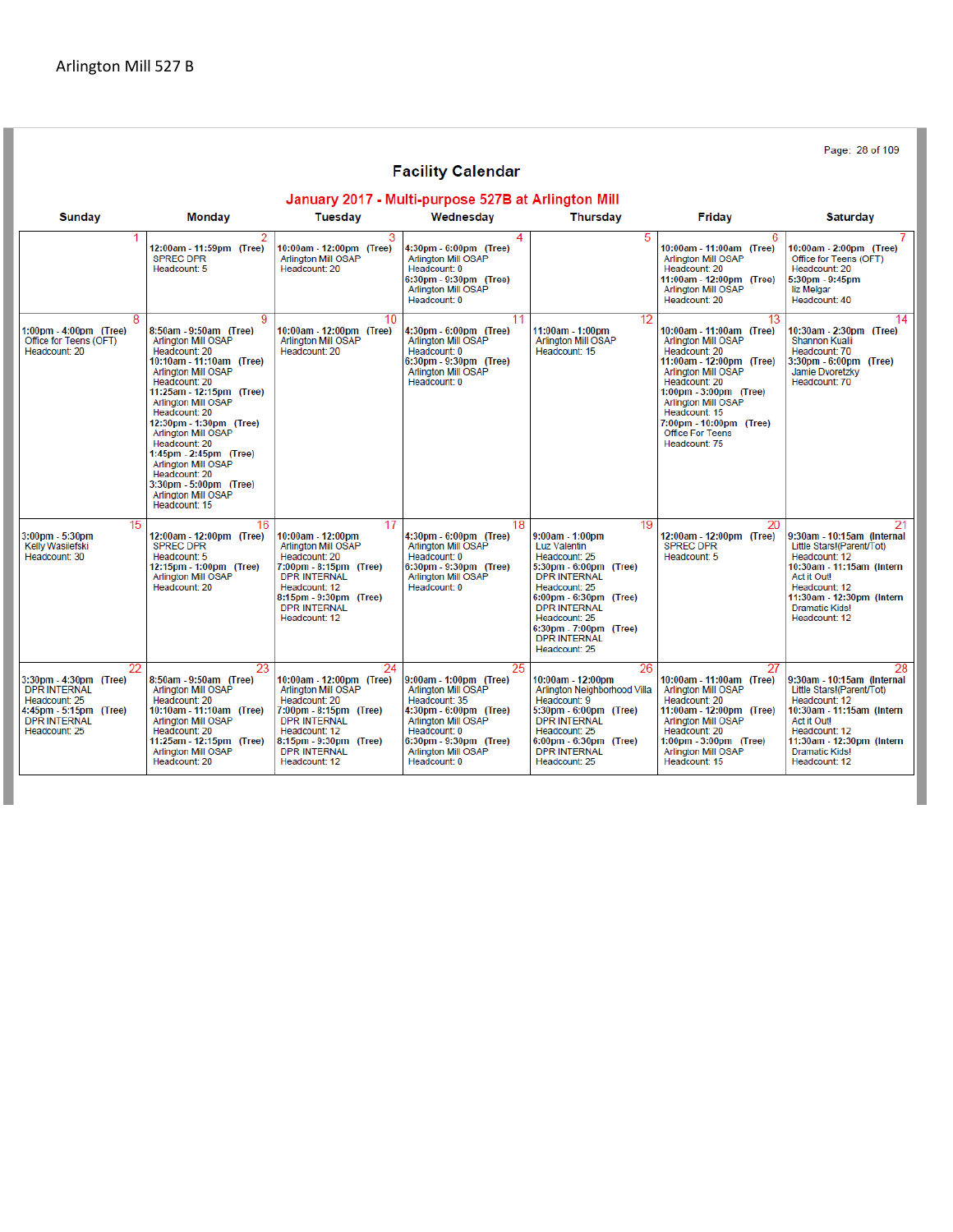Page: 68 of 109

# **Facility Calendar**

#### June 2017 - Wellness Room at Barcroft Fitness Center (Continued)

| <b>Sunday</b> | Monday                                                                                                                                                                                                                                                                                                                                                    | <b>Tuesdav</b>                                                                                                                                                                                                                                                                                                                                                                                                                        | Wednesdav                                                                                                                                                                                                                                                                                      | <b>Thursday</b>                                                                 | Friday                                                                                                                                                                                                                                                                                                                                                                                                                  | <b>Saturday</b>                                                                                                                                                                                                            |
|---------------|-----------------------------------------------------------------------------------------------------------------------------------------------------------------------------------------------------------------------------------------------------------------------------------------------------------------------------------------------------------|---------------------------------------------------------------------------------------------------------------------------------------------------------------------------------------------------------------------------------------------------------------------------------------------------------------------------------------------------------------------------------------------------------------------------------------|------------------------------------------------------------------------------------------------------------------------------------------------------------------------------------------------------------------------------------------------------------------------------------------------|---------------------------------------------------------------------------------|-------------------------------------------------------------------------------------------------------------------------------------------------------------------------------------------------------------------------------------------------------------------------------------------------------------------------------------------------------------------------------------------------------------------------|----------------------------------------------------------------------------------------------------------------------------------------------------------------------------------------------------------------------------|
| (Continued)   | 5<br>(Continued)                                                                                                                                                                                                                                                                                                                                          | (Continued)<br>6                                                                                                                                                                                                                                                                                                                                                                                                                      | (Continued)                                                                                                                                                                                                                                                                                    | 8<br>(Continued)                                                                | 9<br>(Continued)                                                                                                                                                                                                                                                                                                                                                                                                        | 10<br>(Continued)<br>4:00pm - 4:45pm (Internal)<br>Pre-Ballet & Move, 2<br>Headcount: 12<br>4:55pm - 5:35pm (Internal)<br>Mommy & Me: Let's Play Bal<br>Headcount: 12                                                      |
| 11            | 12<br>10:10am - 10:50am (Intern<br>Mommy & Me: Let's Play Bal<br>Headcount: 12<br>11:00am - 11:45am (Intern<br>Pre-Ballet & Move, I<br>Headcount: 12<br>4:30pm - 5:15pm (Internal)<br><b>Elementary Ballet</b><br>Headcount: 14<br>5:30pm - 6:15pm (Internal)<br>Tap n' Ballet<br>Headcount: 12<br>7:00pm - 8:00pm (Internal)<br>Zumba<br>Headcount: 25   | 13<br>8:00am - 10:00pm<br>Arlington co. Voting<br>Headcount: 25                                                                                                                                                                                                                                                                                                                                                                       | 14<br>10:30am - 11:15am (Intern<br><b>Little Stars!</b><br>Headcount: 10<br>4:00pm - 5:30pm<br><b>Arlington Gymnastics Progra</b><br>Headcount: 15<br>5:45pm - 6:45pm (Internal)<br>Restorative Yoga<br>Headcount: 20<br>7:00pm - 8:30pm (Internal)<br><b>Energizing Yoga</b><br>Headcount: 20 | 15                                                                              | 16<br>10:00am - 10:40am (Intern<br>Dance & Prance<br>Headcount: 12<br>10:50am - 11:35am (Intern<br>Pre-Ballet & Move. I<br>Headcount: 12<br>4:15pm - 5:00pm (Internal)<br>Tap n' Ballet<br>Headcount: 12<br>5:15pm - 6:15pm (Internal)<br>Ballet and Jazz Level 1<br>Headcount: 15<br>6:15pm - 7:15pm (Internal)<br>Ballet and Jazz 2<br>Headcount: 15<br>7:15pm - 8:15pm (Internal)<br>Beginner Zumba<br>Headcount: 25 | 17<br>8:00am - 9:00am (Internal)<br>Cardio/Sculpt<br>Headcount: 30<br>9:05am - 10:00am (Internal<br>Muscle Conditioning & Sculp<br>Headcount: 30<br>2:00pm - 3:45pm<br><b>Arlington Gymnastics Progra</b><br>Headcount: 15 |
| 18            | 19<br>10:10am - 10:50am (Intern)<br>Mommy & Me: Let's Play Bal<br>Headcount: 12<br>11:00am - 11:45am (Intern)<br>Pre-Ballet & Move. I<br>Headcount: 12<br>4:30pm - 5:15pm (Internal)<br><b>Elementary Ballet</b><br>Headcount: 14<br>5:30pm - 6:15pm (Internal)<br>Tap n' Ballet<br>Headcount: 12<br>7:00pm - 8:00pm (Internal)<br>Zumba<br>Headcount: 25 | 20<br>10:15am - 10:45am (Intern)<br>Learn Now Music- Little Fing<br>Headcount: 10<br>11:00am - 11:30am (Intern<br>Learn Now Music: My 1st Mu<br>Headcount: 10<br>4:15pm - 5:00pm (Internal)<br>Pre-Ballet & Move, 2<br>Headcount: 12<br>5:10pm - 6:10pm (Internal)<br>Feldenkrais<br>Headcount: 20<br>6:30pm - 7:15pm (Internal)<br>Abs & Arms Workout<br>Headcount: 30<br>7:20pm - 8:20pm (Internal)<br>Feldenkrais<br>Headcount: 20 | 21<br>$4:00 \text{pm} - 5:30 \text{pm}$<br><b>Arlington Gymnastics Progra</b><br>Headcount: 15<br>5:45pm - 6:45pm (Internal)<br><b>Restorative Yoga</b><br>Headcount: 20<br>7:00pm - 8:30pm (Internal)<br><b>Energizing Yoga</b><br>Headcount: 20                                              | 22                                                                              | 23<br>5:15pm - 6:15pm (Internal)<br>Ballet and Jazz Level 1<br>Headcount: 15<br>6:15pm - 7:15pm (Internal)<br>Ballet and Jazz 2<br>Headcount: 15<br>7:15pm - 8:15pm (Internal)<br><b>Beginner Zumba</b><br>Headcount: 25                                                                                                                                                                                                | 24<br>8:00am - 9:00am (Internal)<br>Cardio/Sculpt<br>Headcount: 30<br>9:05am - 10:00am (Internal<br>Muscle Conditioning & Sculp<br>Headcount: 30<br>2:00pm - 3:45pm<br><b>Arlington Gymnastics Progra</b><br>Headcount: 15 |
| 25            | 26<br>$9:00am - 12:15pm$<br><b>Arlington Gymnastics Progra</b><br>Headcount: 25                                                                                                                                                                                                                                                                           | 27<br>$9:00$ am - $9:45$ am<br><b>Arlington Gymnastics Progra</b><br>Headcount: 25                                                                                                                                                                                                                                                                                                                                                    | 28<br>9:00am - 12:15pm<br><b>Arlington Gymnastics Progra</b><br>Headcount: 25                                                                                                                                                                                                                  | 29<br>$9:00am - 12:15pm$<br><b>Arlington Gymnastics Progra</b><br>Headcount: 25 | 30<br>9:00am - 12:15pm<br><b>Arlington Gymnastics Progra</b><br>Headcount: 25                                                                                                                                                                                                                                                                                                                                           |                                                                                                                                                                                                                            |